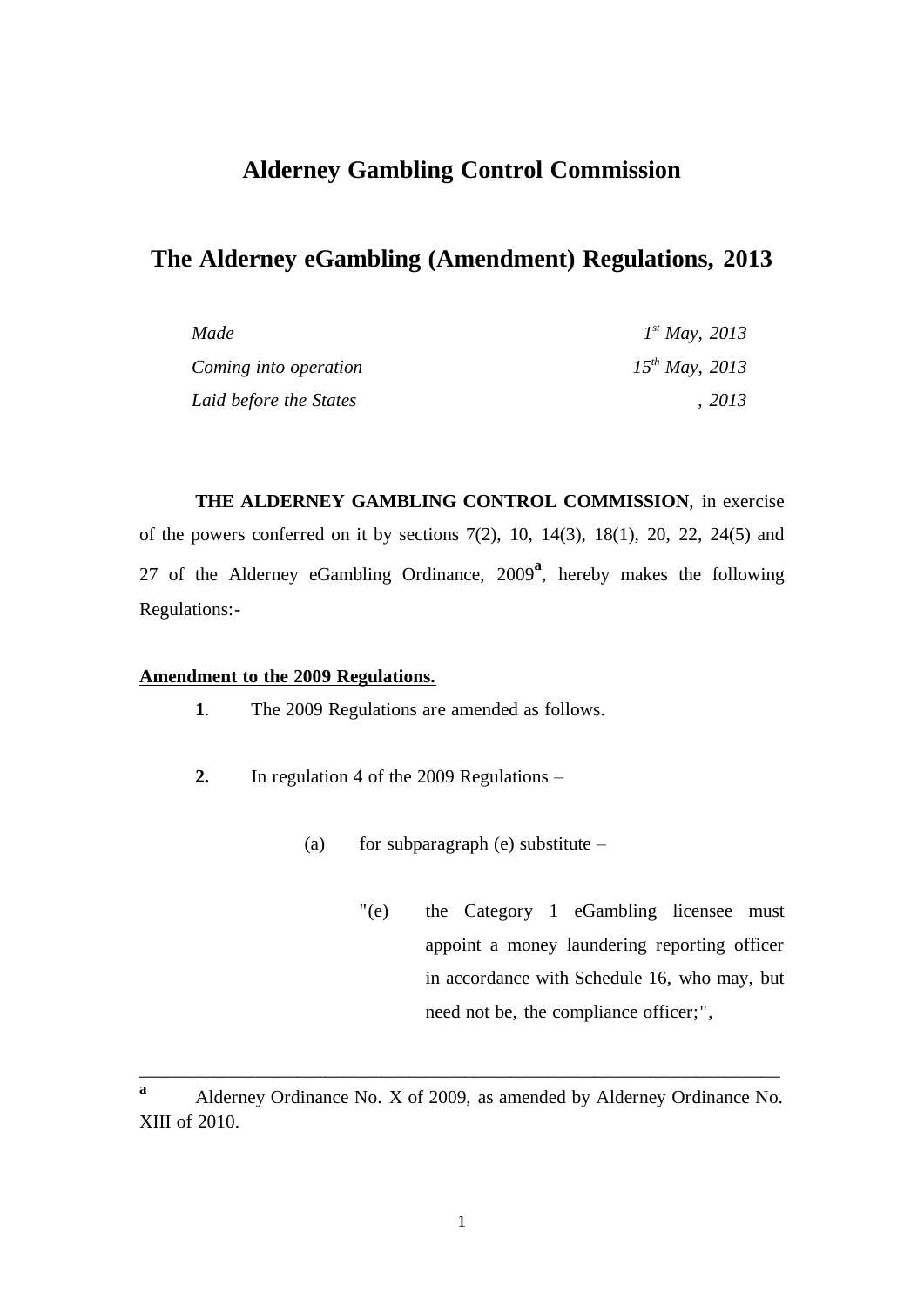- (b) for subparagraph (l) substitute  $-$ 
	- "(l) the Category 1 eGambling licensee must have regard to, and meet the requirements of, any relevant guidance, notice, instruction and counter-measure issued by the Commission which is necessary or expedient for the regulation, good conduct and control of eGambling, including, without limitation, any such guidance, notice, instruction or countermeasure which relates to anti-money laundering and counter terrorist financing;",
- (c) omit "and" at the end of subparagraph (m),
- (d) for the full-stop at the end of the regulation, substitute "; and", and
- (e) immediately after subparagraph (n) insert
	- "(o) the Category 1 eGambling licensee must at all times comply with the money laundering and terrorist financing provisions under Schedule 16 and the associated regulations to the extent that such provisions are therein stated to apply to the licensee.".
- **3.** In regulation 6 of the 2009 Regulations -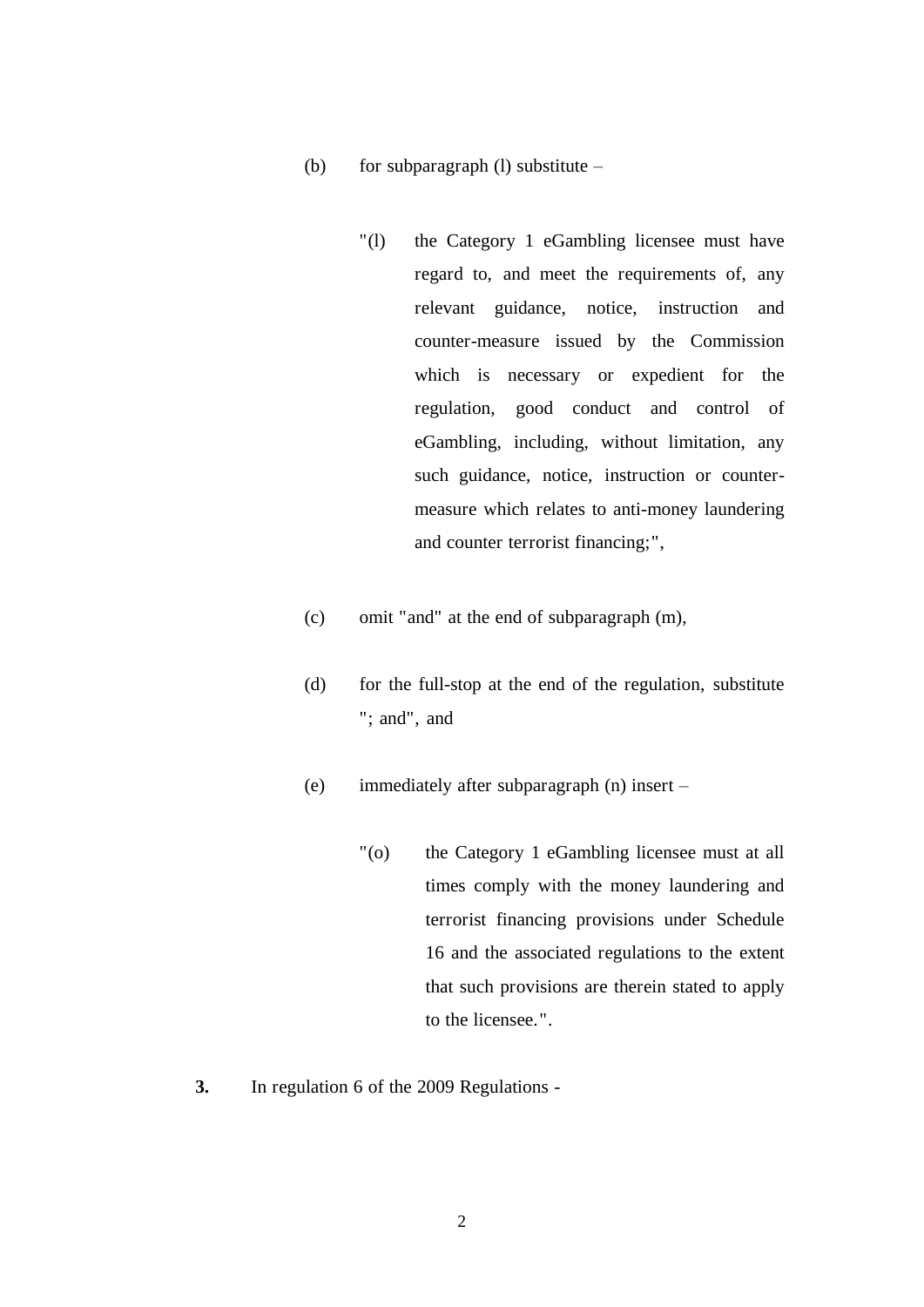- (a) for subparagraph (e) substitute  $-$ 
	- "(e) the Category 2 eGambling licensee must appoint a money laundering reporting officer in accordance with Schedule 16, who may, but need not be, the compliance officer;",
- (b) for subparagraph (l) substitute
	- "(l) the Category 2 eGambling licensee must have regard to, and meet the requirements of, any relevant guidance, notice, instruction and counter-measure issued by the Commission which is necessary or expedient for the regulation, good conduct and control of eGambling, including, without limitation, any such guidance, notice, instruction or countermeasure which relates to anti-money laundering and counter terrorist financing;",
- (c) omit "and" at the end of subparagraph (n),
- (d) for the full-stop at the end of the regulation, substitute "; and", and
- (e) immediately after subparagraph (o) insert
	- "(p) the Category 2 eGambling licensee must at all times comply with the money laundering and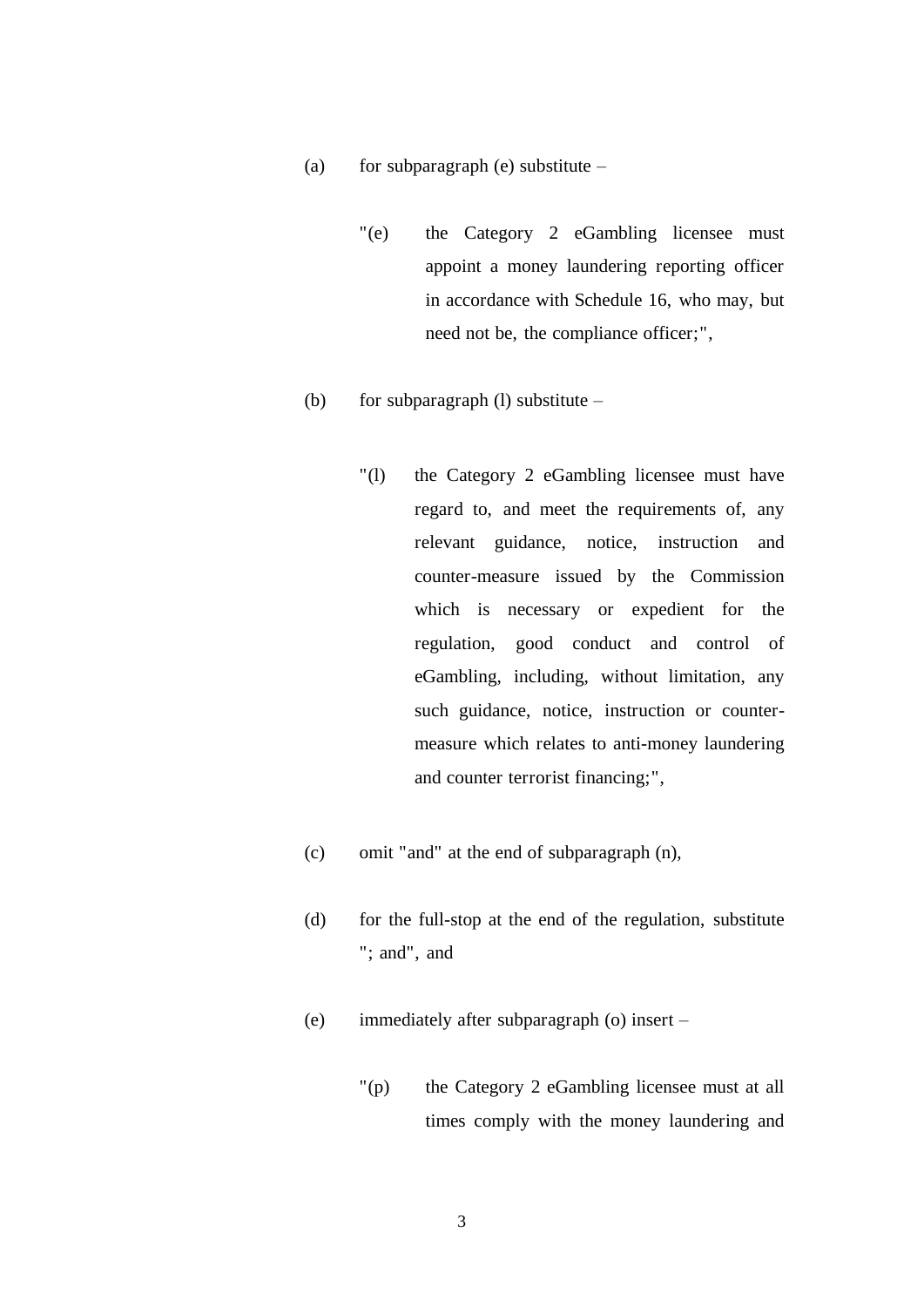terrorist financing provisions under Schedule 16 and the associated regulations to the extent that such provisions are therein stated to apply to the licensee.".

- **4.** In regulation 8 of the 2009 Regulations
	- (a) omit "and" at the end of paragraph  $(1)(i)$ ,
	- (b) for the full-stop at the end of paragraph (1), substitute "; and",
	- (c) immediately after paragraph  $(1)(k)$  insert
		- "(l) the Temporary eGambling licensee must appoint an executive officer to fulfil the duties of compliance officer, who will report to the Commission on all compliance matters;
			- (m) the Temporary eGambling licensee must appoint a money laundering reporting officer in accordance with Schedule 16, who may, but need not be, the compliance officer;
		- (n) the Temporary eGambling licensee must within 48 hours of any serious incident negatively affecting the operation of its eGambling licence notify the Commission in writing of the details and consequences of the incident and of the remedial steps, if any, taken;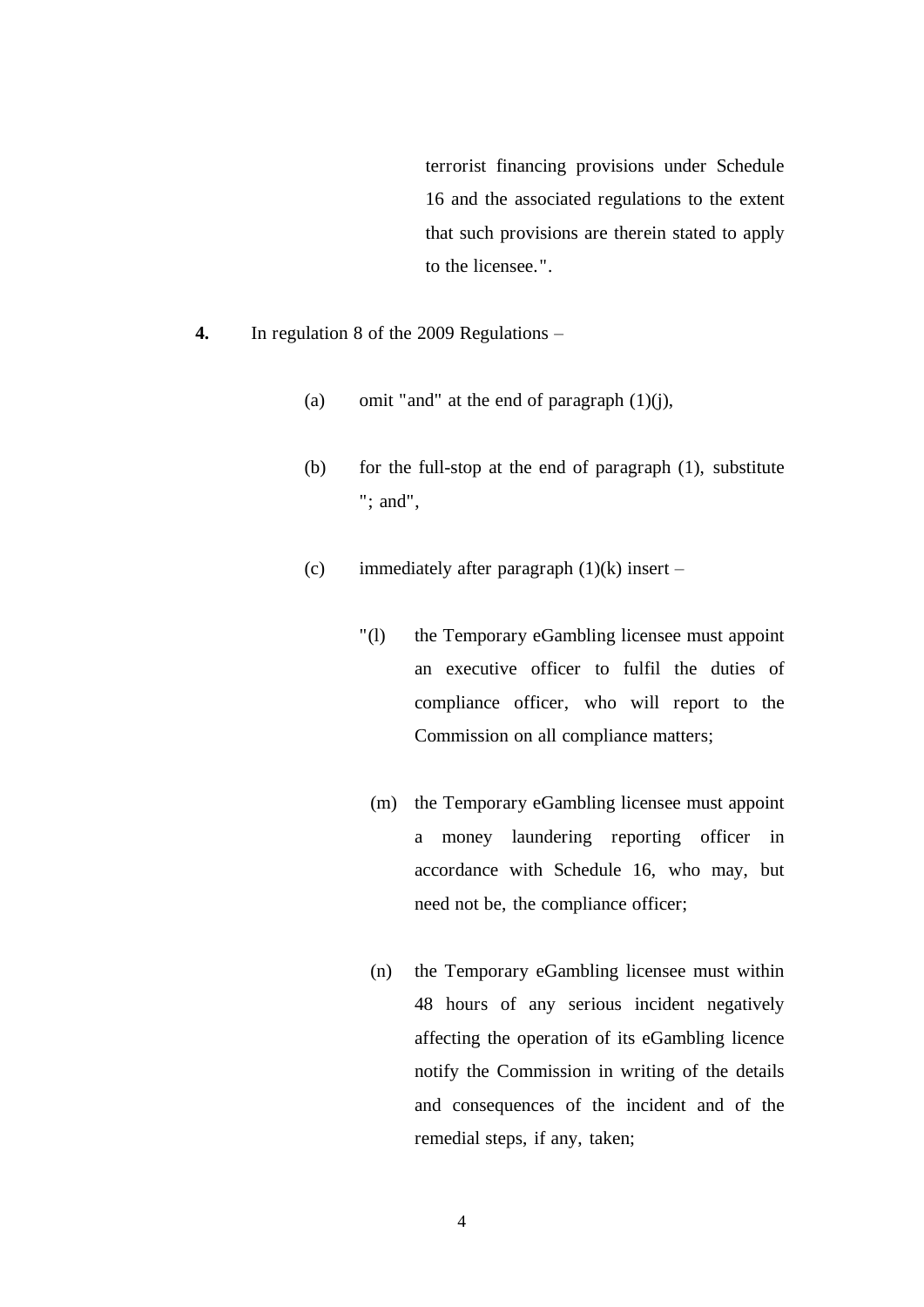- (o) the Temporary eGambling licensee must have regard to, and meet the requirements of, any relevant guidance, notice, instruction and counter-measure issued by the Commission which is necessary or expedient for the regulation, good conduct and control of eGambling, including, without limitation, any such guidance, notice, instruction or countermeasure which relates to anti-money laundering and counter terrorist financing; and
- (p) the Temporary eGambling licensee must at all times comply with the money laundering and terrorist financing provisions under Schedule 16 and the associated regulations to the extent that such provisions apply to a Temporary eGambling licensee.", and
- (d) immediately after paragraph (1) insert –

"(1A) A Temporary eGambling licensee is also subject to the conditions which apply to a Category 1 eGambling licensee under regulation 4(a) and/or a Category 2 eGambling licensee under regulation 6(m), as the case may be, unless a contrary intention is expressed or required by the circumstances or context.".

**5.** In regulation 60 of the 2009 Regulations -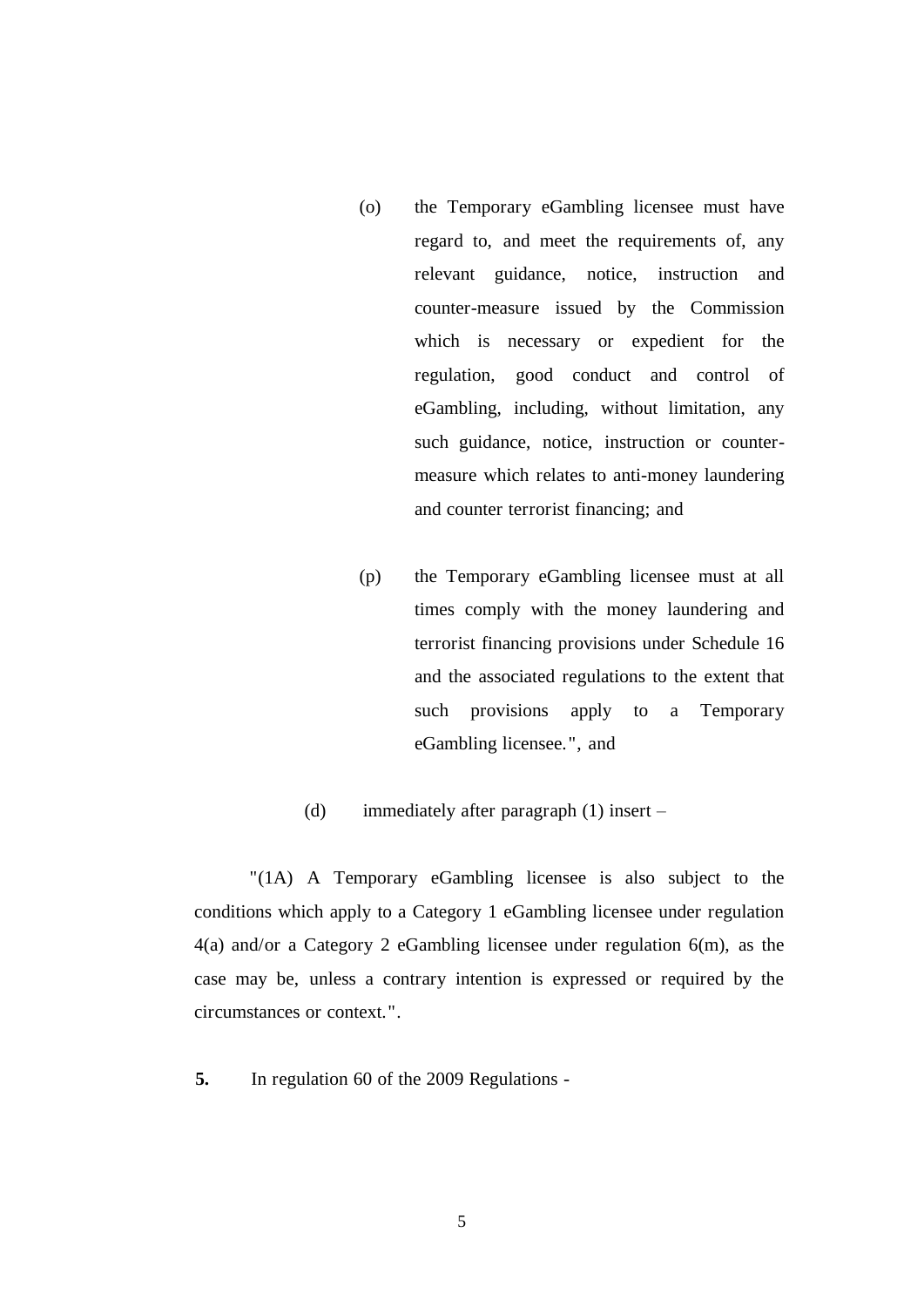- (a) for subparagraph (d) substitute  $-$ 
	- "(d) the foreign gambling associate certificate holder must appoint a money laundering reporting officer in accordance with Schedule 16, who may, but need not be, the compliance officer;",
- (b) for subparagraph (j) substitute  $-$ 
	- "(j) the foreign gambling associate certificate holder must have regard to, and meet the requirements of, any relevant guidance, notice, instruction and counter-measure issued by the Commission which is necessary or expedient for the regulation, good conduct and control of eGambling, including, without limitation, any such guidance, notice, instruction or countermeasure which relates to anti-money laundering and counter terrorist financing;",
- (c) omit "and" at the end of subparagraph (k),
- (d) for the full-stop at the end of the regulation, substitute "; and", and
- (e) immediately after subparagraph (l) insert –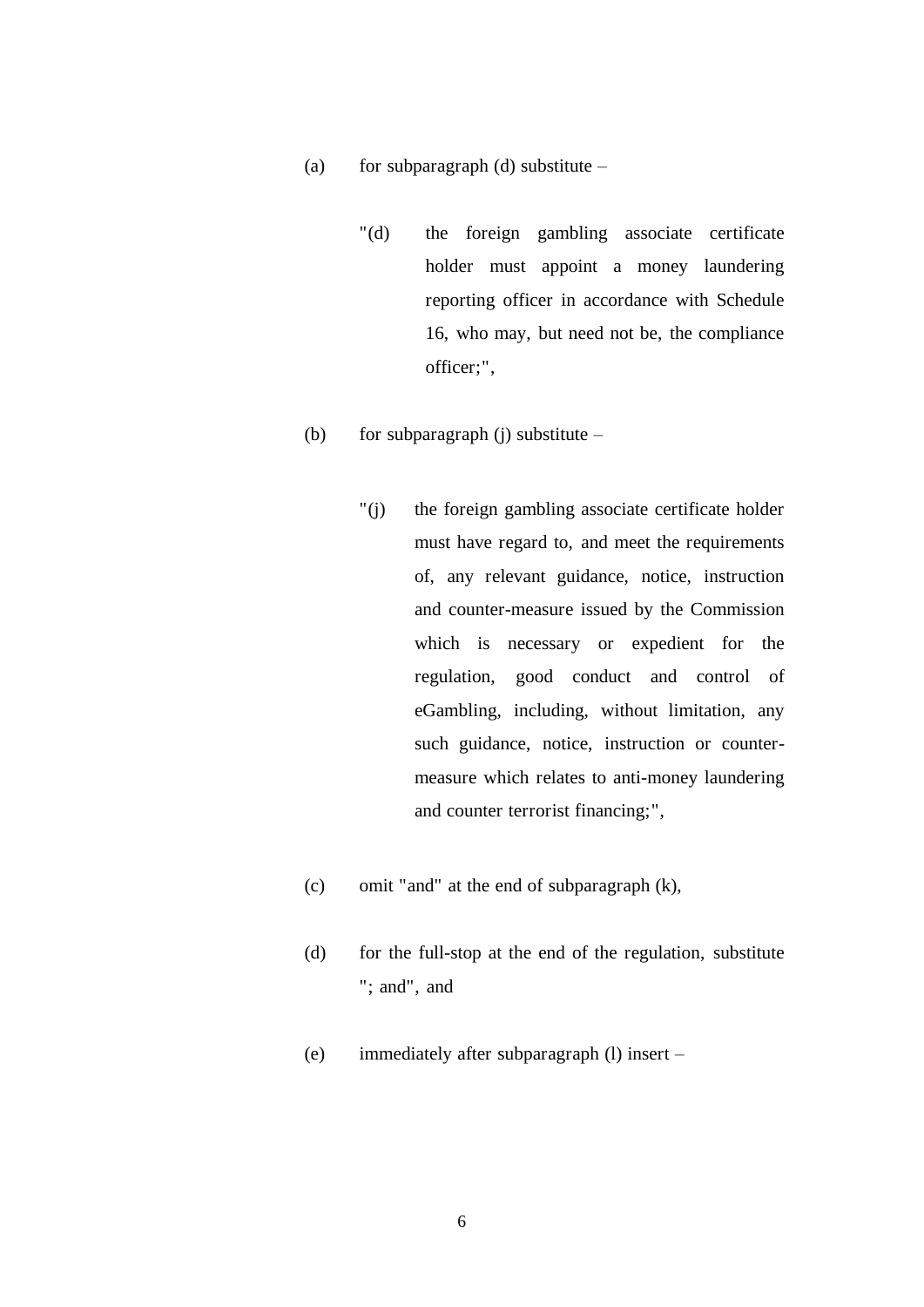"(m) the foreign gambling associate certificate holder must at all times comply with the money laundering and terrorist financing provisions under Schedule 16 and the associated regulations to the extent that such provisions are therein stated to apply to the certificate holder.".

## **6.** In regulation 175 of the 2009 Regulations -

- (a) in paragraph  $(1)(a)$  -
	- (i) after "administrative" insert ", operational", and
	- (ii) after "accounting" insert "policies and",
- (b) in paragraph (2)
	- (i) after "information about" insert "and describe, having regard to its business risk assessment,",
	- (ii) in subparagraph (g), after "registering" insert ", identifying and verifying",
	- (iii) omit "and" at the end of subparagraph (h),
	- (iv) in subparagraph (i), for the full stop substitute "; and", and
	- (v) immediately after subparagraph (i), insert –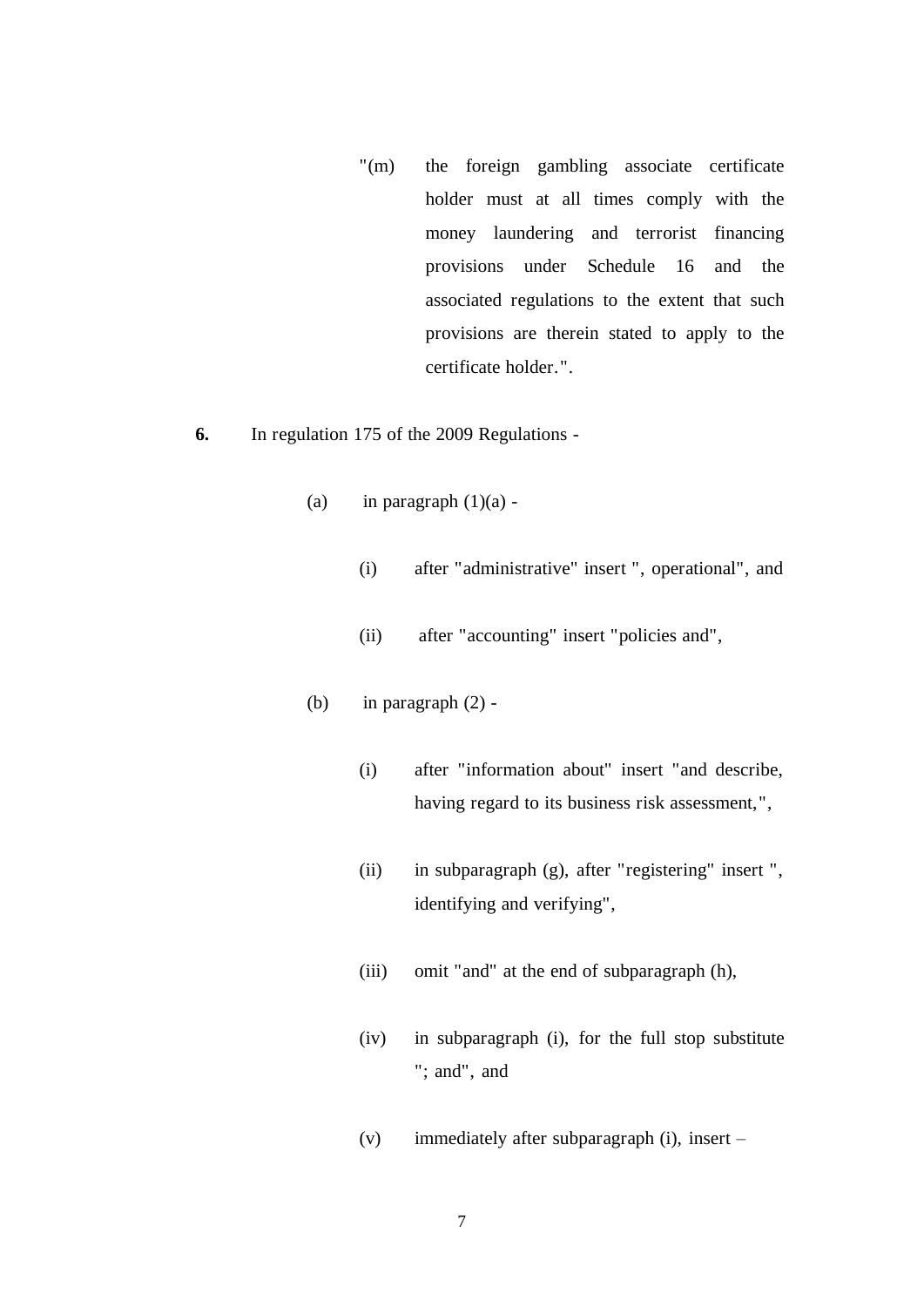- "(j) the policies, procedures and controls as are appropriate and effective for the purposes of forestalling, preventing and detecting money laundering and terrorist financing, and necessary in order to comply with the money laundering and terrorist financing provisions under Schedule 16 and the associated regulations.", and
- (c) for paragraphs  $(3)$ ,  $(4)$  and  $(5)$  substitute -

"(3) Without prejudice to the generality of the foregoing, the policies, procedures and controls referred to in paragraph 2(j) shall include the eGambling licensee' s or foreign gambling associate certificate holder' s –

- (a) policy for reviewing at appropriate intervals its compliance with the money laundering and terrorist financing provisions;
- (b) arrangements to manage compliance;
- (c) screening practices when recruiting relevant employees;
- (d) ongoing employee training programme;
- (e) audit function to test its systems;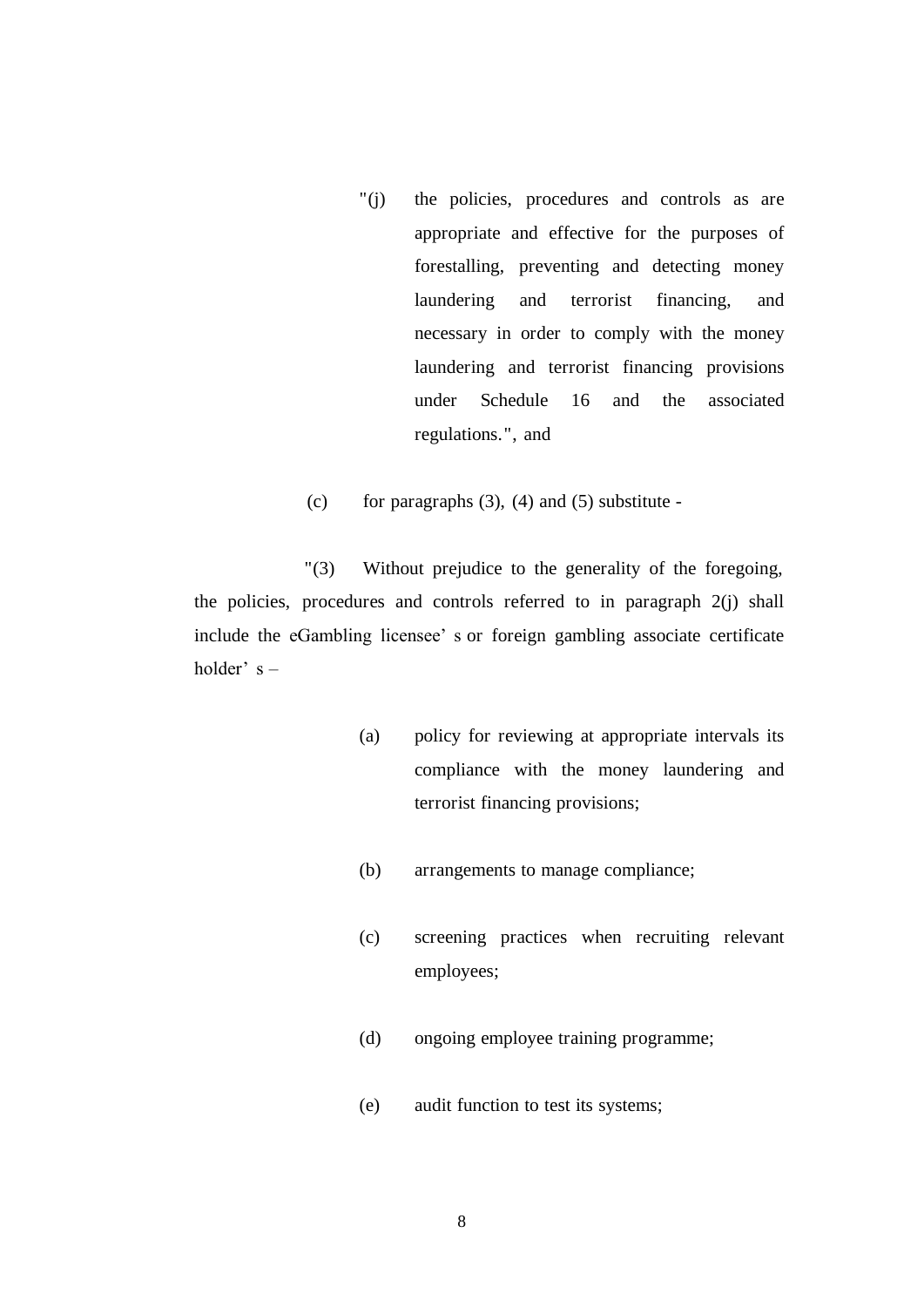- (f) measures taken to keep abreast of and guard against the use of technological developments and new methodologies in money laundering and terrorist financing schemes;
- (g) customer identification and verification systems (in relation to a Category 1 eGambling licensee only); and
- (h) procedures relating to ongoing customer due diligence and monitoring of the customer relationship (in relation to a Category 1 eGambling licensee only).".
- **7.** In regulation 188 of the 2009 Regulations delete paragraph (2).
- **8.** In regulation 227(4) of the 2009 Regulations
	- (a) for "The registration" substitute "Subject to paragraph 4 of Schedule 16, the registration",
	- (b) omit "and" at the end of subparagraph (c),
	- (c) in subparagraph (d)(ii) for the comma substitute ";and", and
	- (d) immediately after subparagraph (d), insert
		- "(e) the customer due diligence measures (as defined in Schedule 16) have been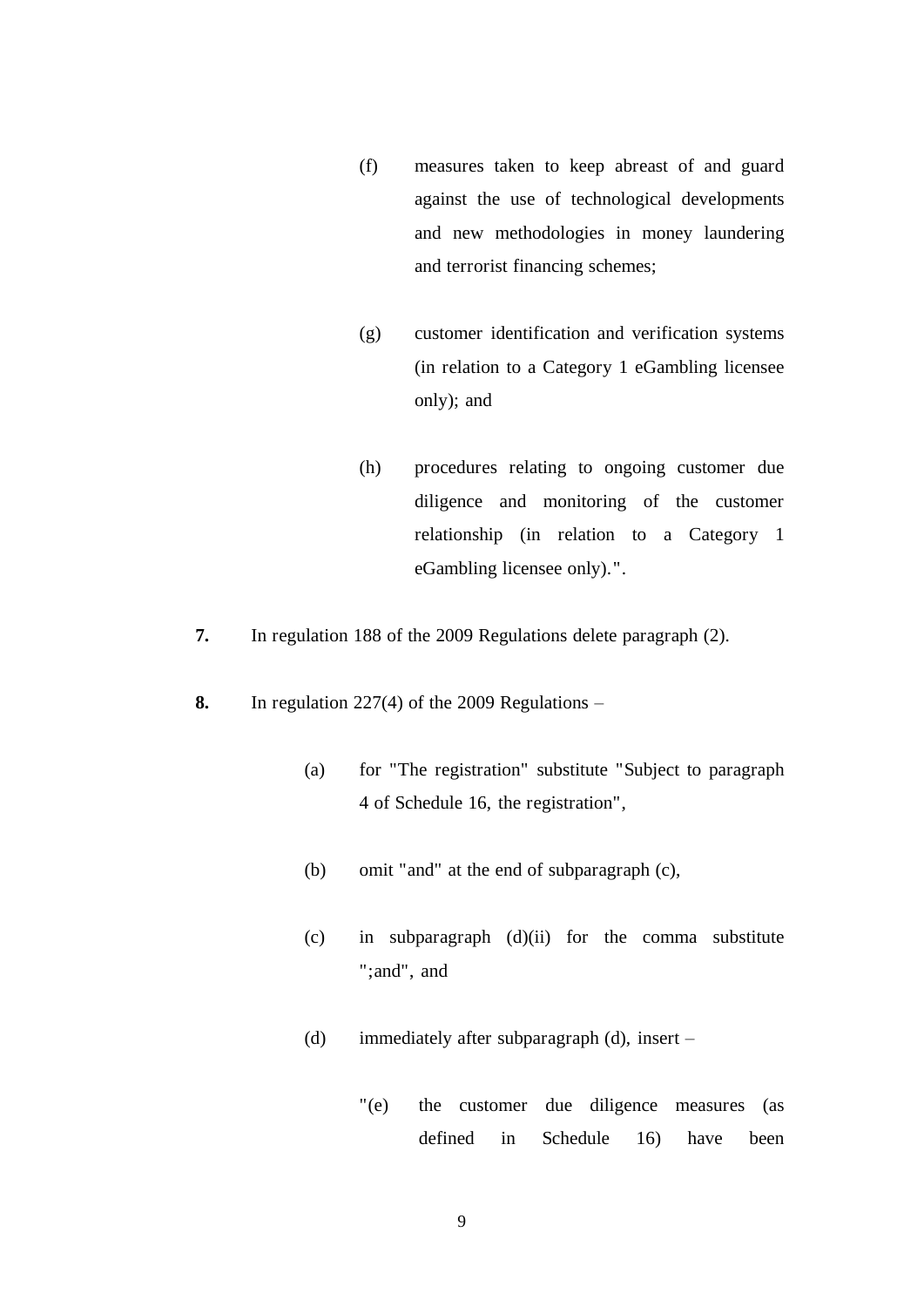#### undertaken,".

- **9.** In regulation 228 of the 2009 Regulations delete paragraph (3).
- **10.** For regulation 230 of the 2009 Regulations substitute –

"**230.** (1) The funds with which a customer pays for gambling transactions with a Category 1 eGambling licensee may be deposited –

- (a) directly with the Category 1 eGambling licensee, or
- (b) with an associate of the Category 1 eGambling licensee,

in the manner set out in the Category 1 eGambling licensee' s approved internal control system and in accordance with the money laundering and terrorist financing provisions set out in Schedule 16.

(2) For the purposes of paragraph (1), in no circumstances may cash be accepted as funds from a customer by, or on behalf of, the Category 1 eGambling licensee.".

**11.** In regulation 233 of the 2009 Regulations, for paragraph (2) substitute –

"(2) For the purposes of section  $24(5)$  of the Ordinance –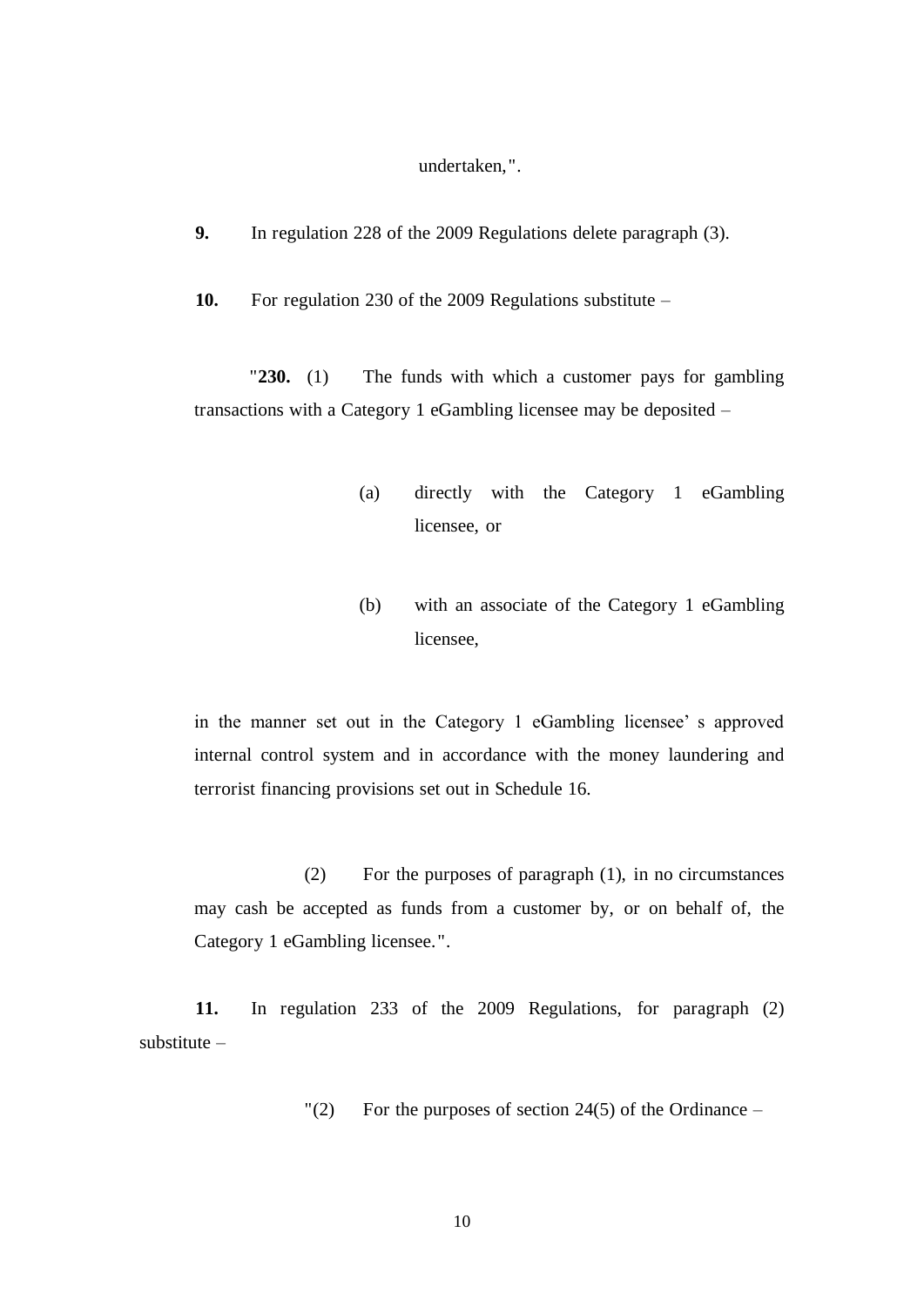- (a) each requirement set out in Schedule 16, and
- (b) each requirement under regulations 175(2)(j), 175(3), 226, 227, 228, 229 and 230,

is specified as a "money laundering offence".".

- **12**. In regulation 265(1) of the 2009 Regulations
	- (a) after the definition of "**appropriate services**" insert –

""**associated regulations**" means regulations 175(2)(j), 175(3), 226, 227, 228, 229, 230, 233 and any other provision in these Regulations associated with the money laundering and terrorist financing requirements under Schedule 16;",

- (b) in the definition of "**business risk assessment**" after "customers" insert ", products", and
- (c) in the definition of "**relevant employee**"
	- (i) delete the word "means",
	- (ii) for subparagraph (c) substitute  $-$
	- "(c) employees whose duties relate to eGambling,",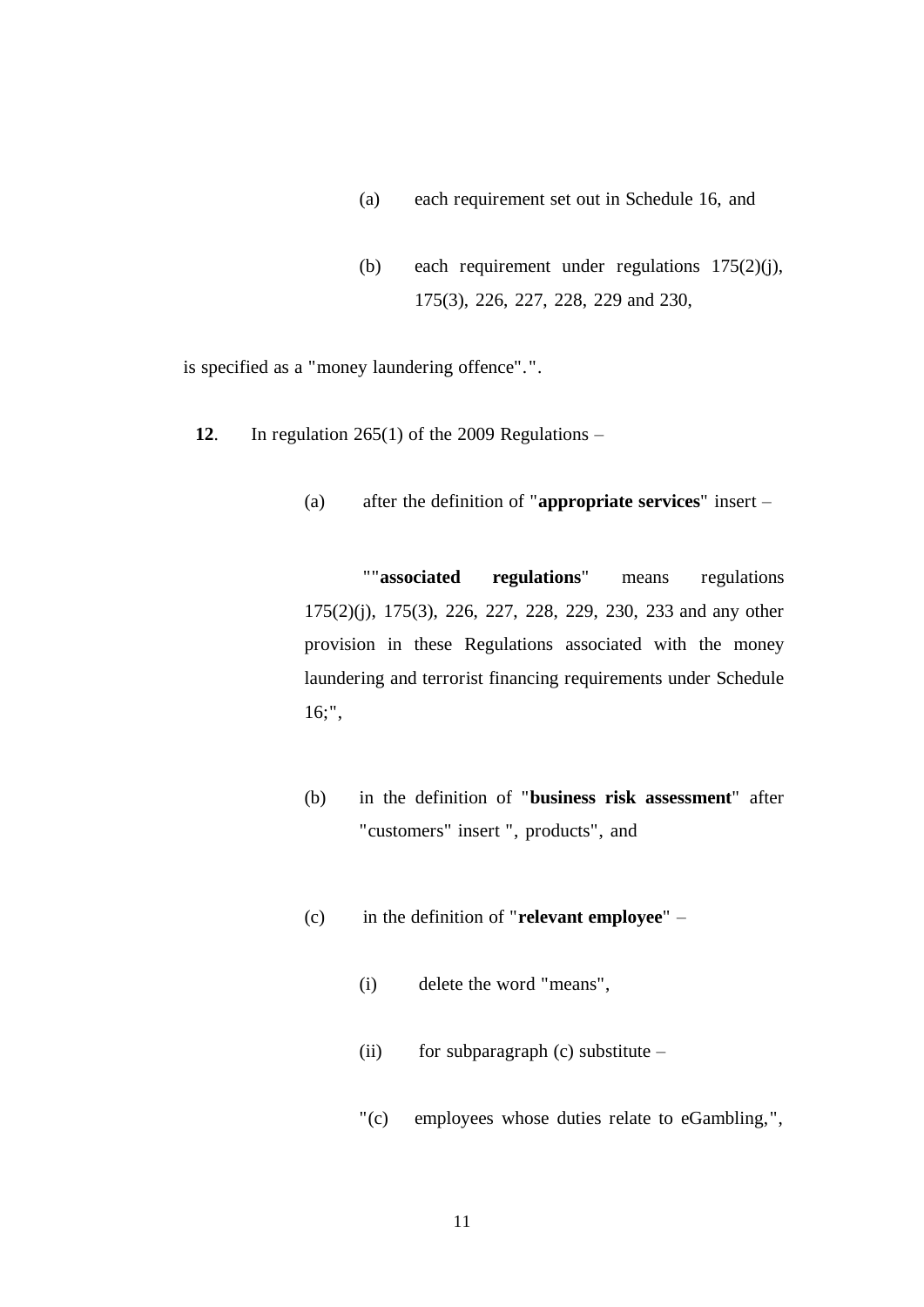(iii) after "key individual certificate" insert "or are directly employed by the eGambling licensee or foreign gambling associate certificate holder".

**13**. For paragraph 1 of Schedule 16 to the 2009 Regulations substitute –

"**1.** (1) An eGambling licensee or, as the case may be, a foreign gambling associate certificate holder, shall carry out a suitable and sufficient business risk assessment before submitting its application for approval of its internal control system in accordance with regulation 176.

(2) An eGambling licensee or, as the case may be, a foreign gambling associate certificate holder, shall regularly review its business risk assessment so as to keep it up to date and where, as a result of that review, any change to the business risk assessment is required, it shall seek approval to make any corresponding change to its approved internal control system in accordance with regulations 191 and 192.".

**14.** Immediately after paragraph 5 of Schedule 16 to the 2009 Regulations, insert –

#### "**Customer Identification and Verification Systems.5A.** The

Category 1 eGambling licensee's customer identification and verification systems shall –

> (a) incorporate robust and effective client identification methods and measures in order to

and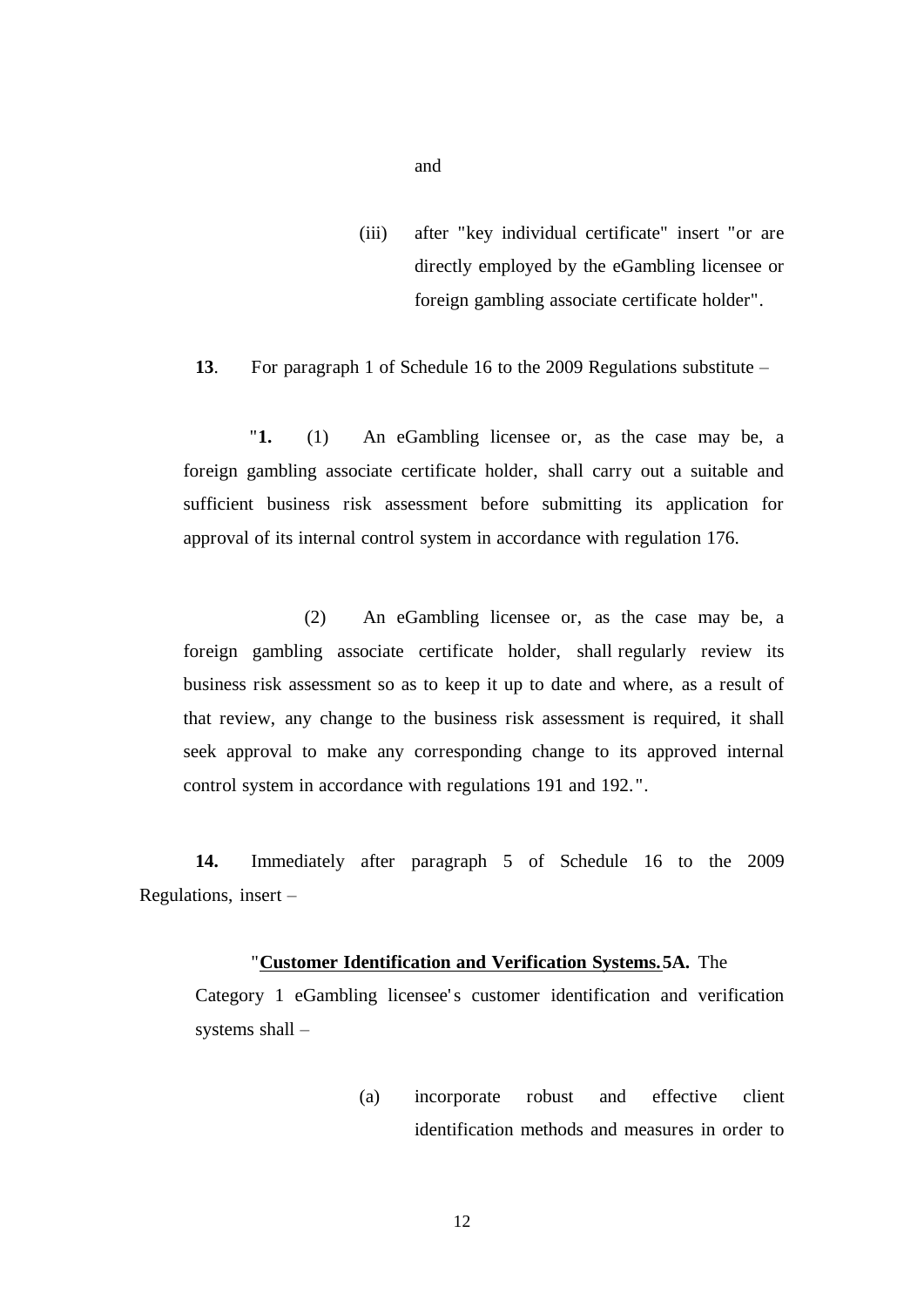adequately manage and mitigate the specific risks of non face-to-face customer relationships or transactions inherent in the eGambling industry;

- (b) supplement identification verification software with additional forms of customer due diligence and identity verification procedures in circumstances which are appropriate and effective for the purposes of managing and mitigating the risks referred to in item (a) and forestalling, preventing and detecting money laundering and terrorist financing, including, without limitation, where a Category 1 eGambling licensee is required to carry out enhanced customer due diligence under this Schedule; and
- (c) refer only to identification verification software and additional or alternative identification methods that have been approved by the Commission.".

**15.** In paragraph 6(4) of Schedule 16 to the 2009 Regulations for "subparagraph (2)" substitute "sub-paragraphs (1A) and (2)".

**16.** For paragraph 7(1)(a) of Schedule 16 to the 2009 Regulations substitute –

"(a) appoint an executive officer as the money

13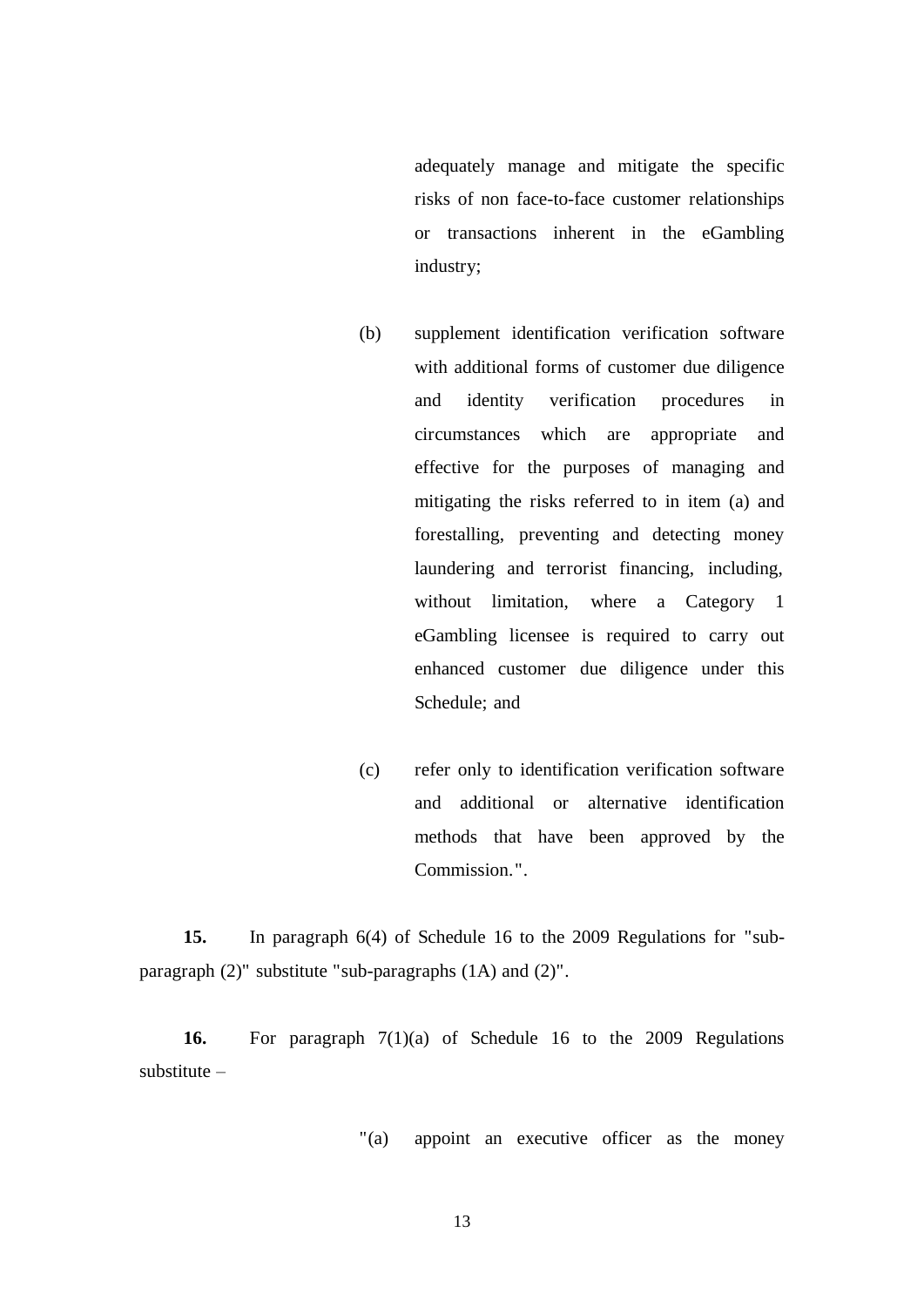laundering reporting officer ("**MLRO**") and provide the name and title of that officer to the Commission and the Financial Intelligence Service as soon as is reasonably practicable and, in any event, within fourteen days starting from the date of that person' s appointment;".

**17.** In paragraph 8(1)(b)(vii) of Schedule 16 to the 2009 Regulations, after "of the" insert "products and".

**18.** In paragraph 9 of Schedule 16 to the 2009 Regulations –

- (a) in subparagraph (1), after "the Commission", insert ", the Financial Intelligence Service, or an officer of police",
- (b) in subparagraph  $(3)(a)$ , for "paragraphs  $6(1)(c)$  and  $6(1)$ " substitute "paragraphs  $6(1)$ (c),  $6(1)$  and/or  $6(2)$ ",
- (c) in subparagraph  $(3)(d)$ 
	- (i) for "regulation 188(2)" substitute "paragraphs  $1(2)$  and  $9A(1)(e)$ ", and
	- (ii) for "that regulation" substitute "those provisions", and
- (d) in subparagraph (4)(b)(i), after "customer due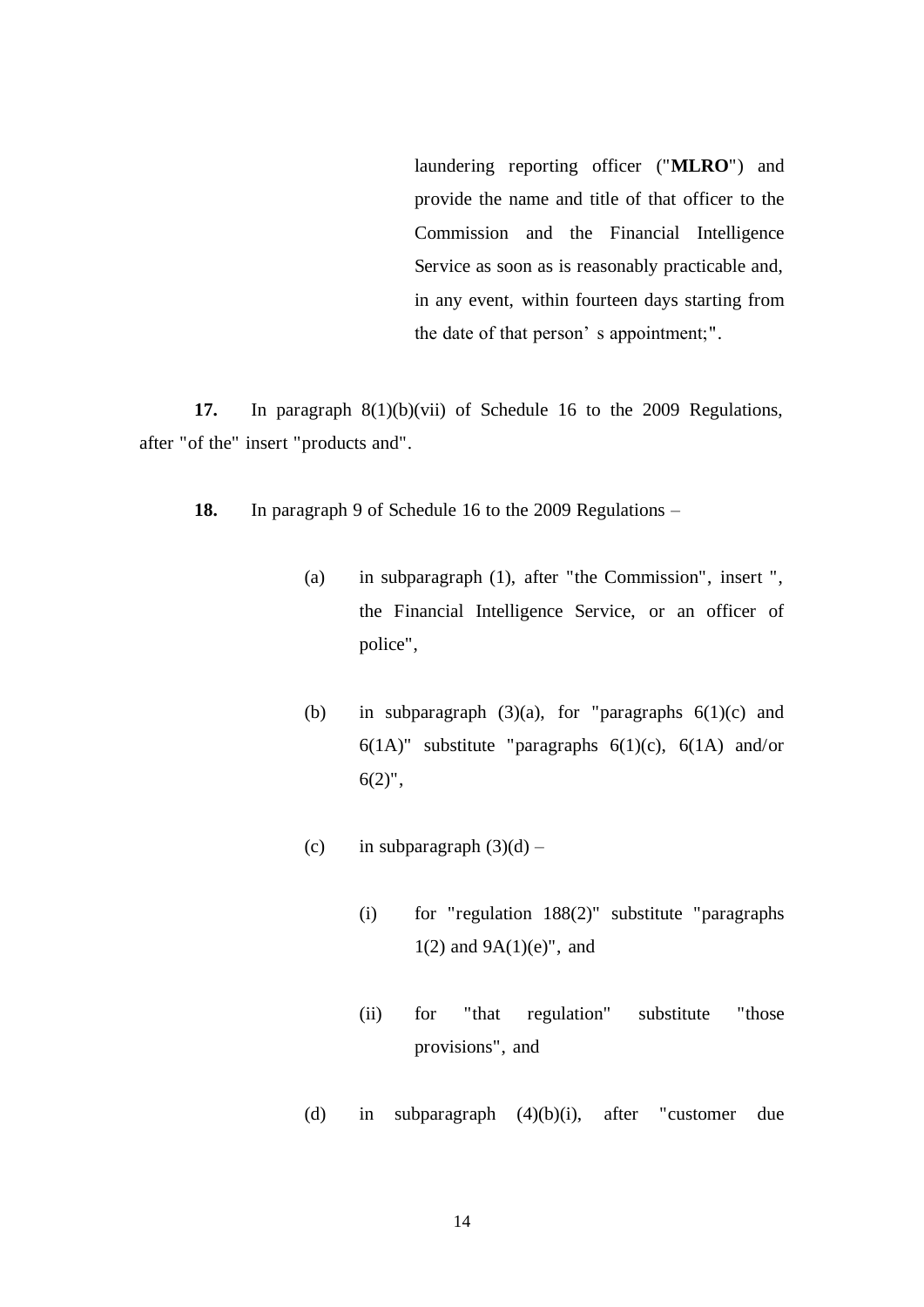diligence", insert "information".

**19.** Immediately after paragraph 9 of Schedule 16 to the 2009 Regulations insert the following paragraph –

# "**Ensuring compliance, corporate responsibility and related requirements.**

**9A.** (1) An eGambling licensee or foreign gambling associate certificate holder must, in addition to complying with the preceding requirements in this Schedule,

- (a) establish and maintain such other internal policies, procedures and controls as are appropriate and effective for the purposes of forestalling, preventing and detecting money laundering and terrorist financing;
- (b) take appropriate measures to keep abreast of and guard against the use of technological developments and new methodologies in money laundering and terrorist financing schemes;
- (c) establish and maintain policies and procedures to address any specific risks associated with non face to face customer relationships or transactions, in particular before registering a customer in accordance with regulation 227, and when performing its ongoing monitoring of any customer relationship in accordance with paragraph 6;

15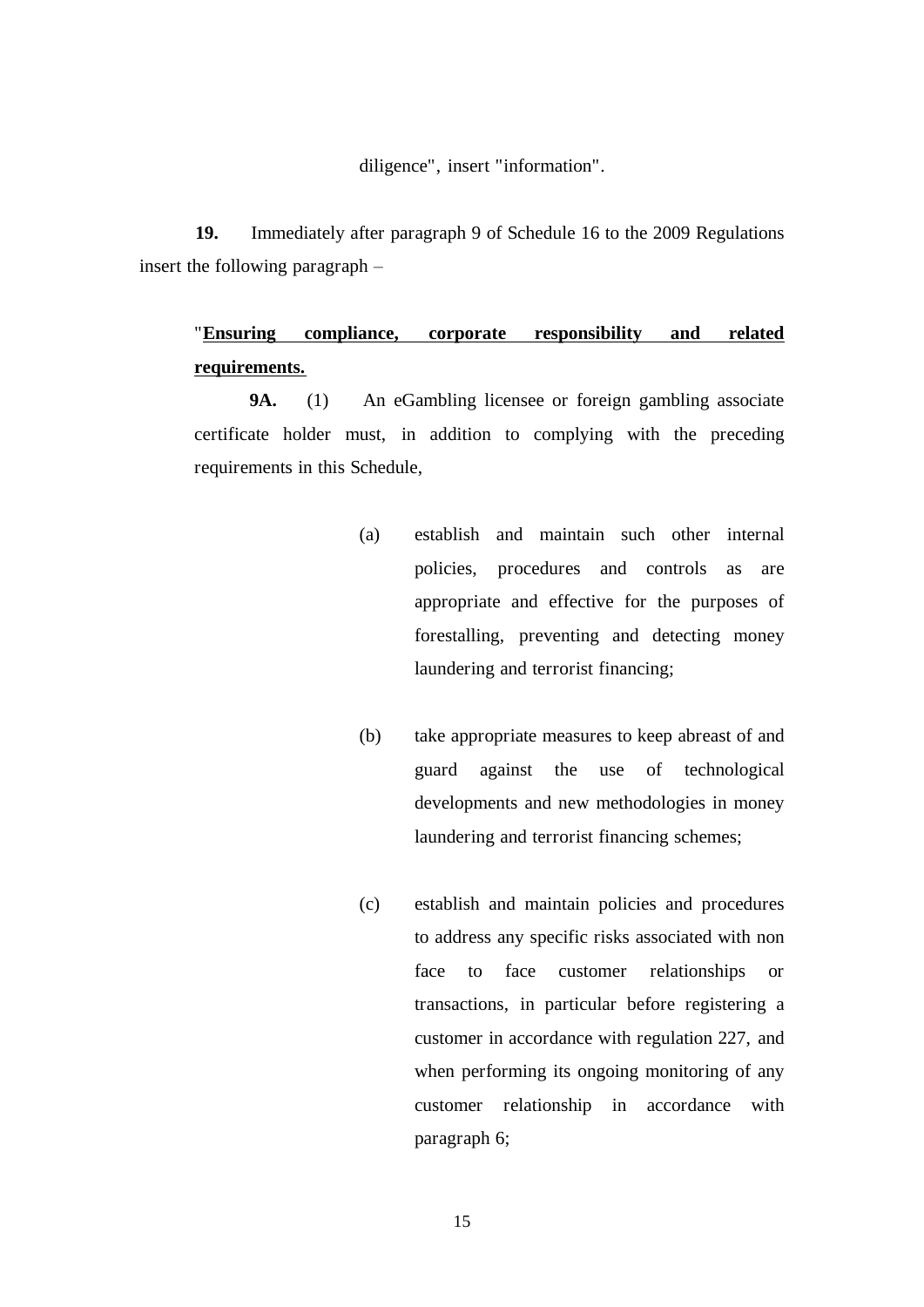- (d) establish and maintain an effective policy, for which responsibility must be taken by the board of directors, for the review of its compliance with the requirements of this Schedule and the associated regulations, and such policy shall include –
	- (i) provision as to the extent and frequency of such reviews; and
	- (ii) the requirement to maintain an adequately resourced and independent audit function to test compliance with such requirements;
- (e) ensure that a review of its compliance with this Schedule and the associated regulations is discussed and minuted at a meeting of its board of directors at appropriate intervals, and in considering what is an appropriate interval, the eGambling licensee or foreign gambling associate certificate holder shall have regard to the risk taking into account —
	- (i) the size, nature and complexity of the eGambling it conducts;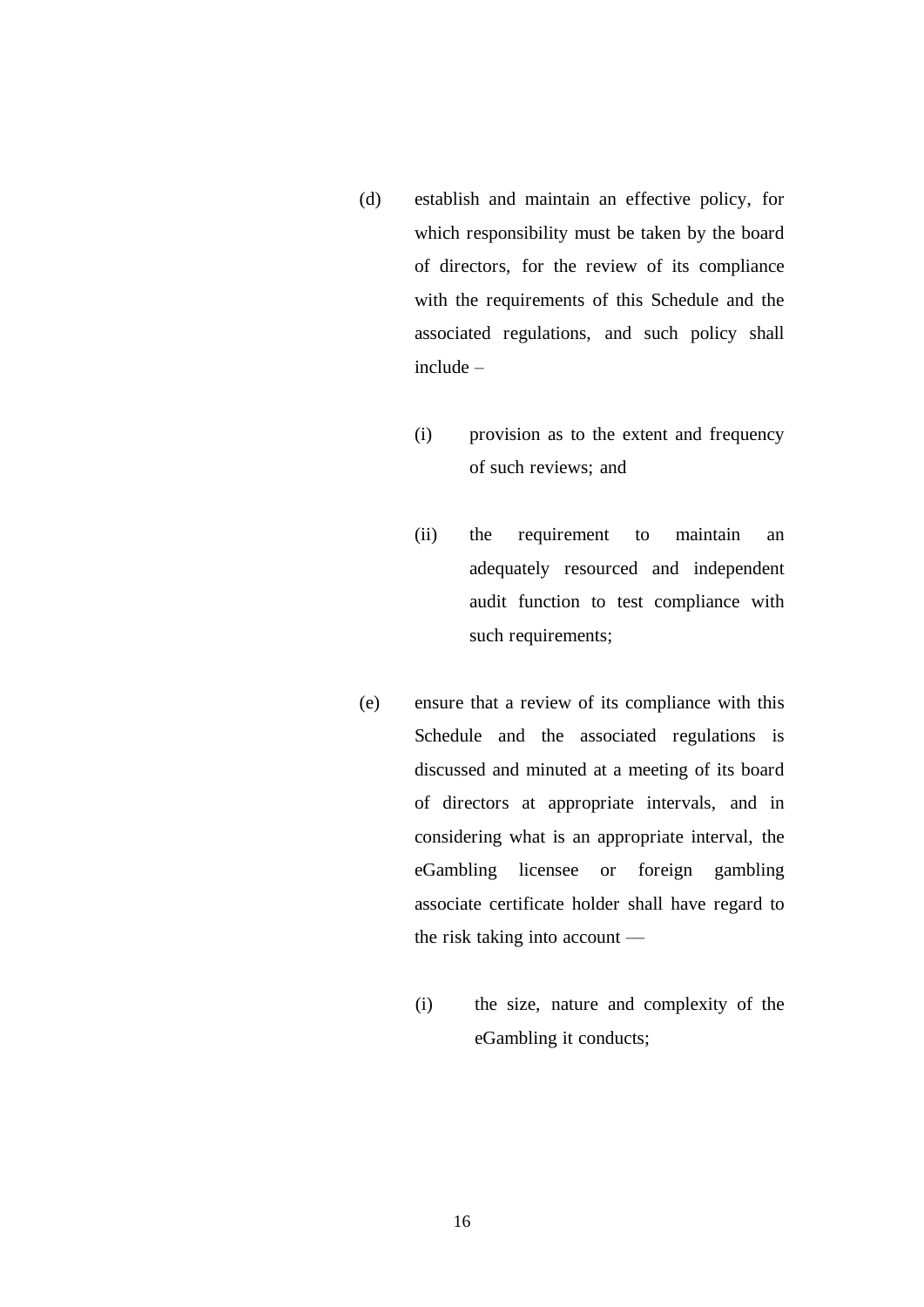- (ii) its registered customers (in relation to a Category 1 eGambling licensee only), products and services; and
- (iii) the ways in which it provides those products and services; and
- (f) must have regard to, and meet the requirements of any relevant guidance, notice, instruction and counter-measure issued by the Commission which relates to anti-money laundering and counter terrorist financing, including, without limitation, any such guidance, notice, instruction or counter-measure (whether described as " Business from Sensitive Sources Notices" or otherwise) designed to alert and advise it of weaknesses in the anti-money laundering and counter terrorist financing systems in other countries or territories where the eGambling licensee or foreign gambling associate certificate holder may operate.".
- **20**. In paragraph 11 of Schedule 16 to the 2009 Regulations
	- (a) for each reference to "Part" substitute "Schedule", and
	- (b) in subparagraph  $(2)(a)$  for "4(b), 4(d), 4(e), 4(f) and 4(l) and the regulations in Chapter V of Part V associated therewith" substitute "4(d), 4(f), 6(d), 6(f),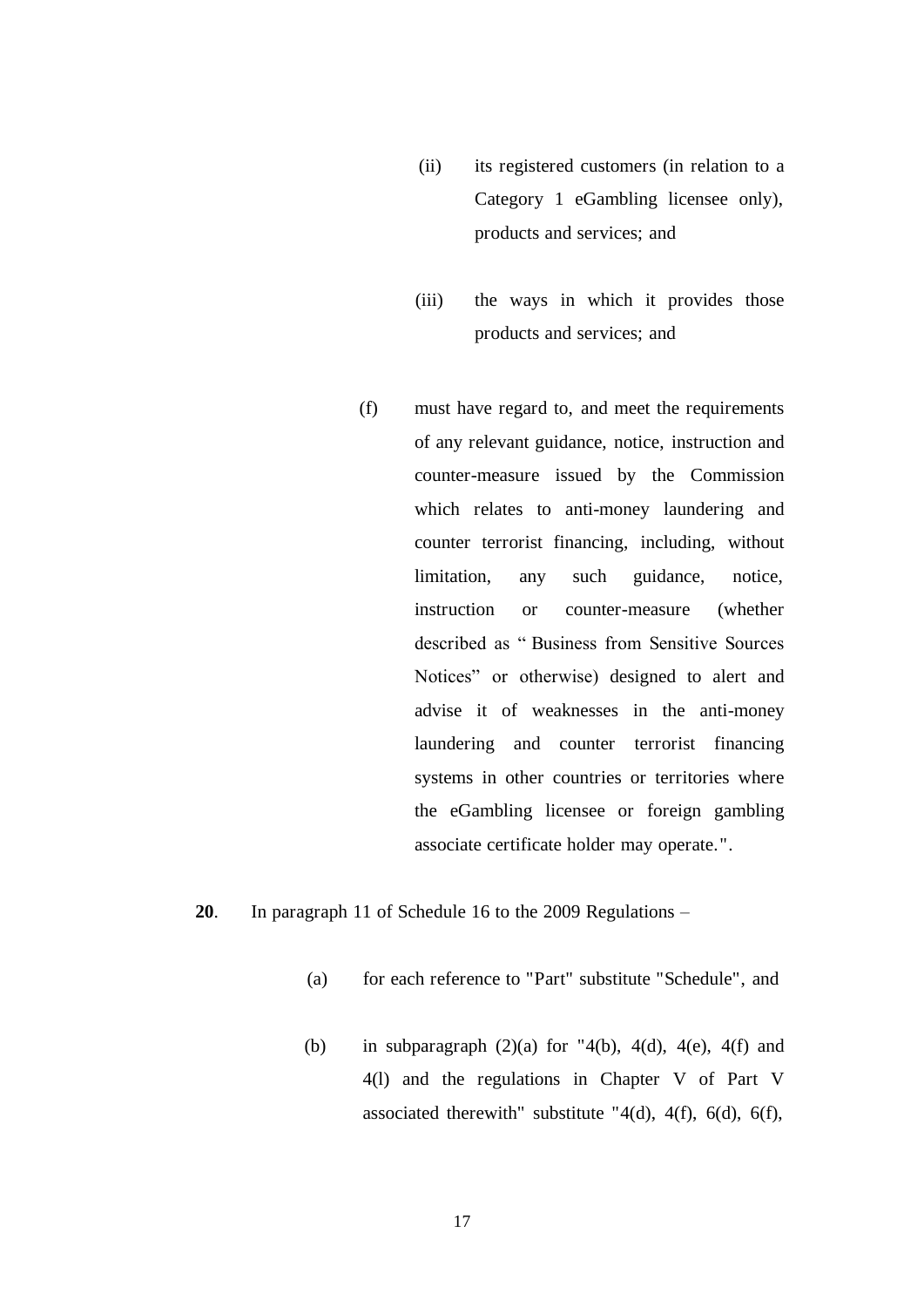$8(d)$ ,  $8(1)$ ,  $60(c)$ ,  $60(e)$  and the associated regulations".

**21.** In the headings of Schedules 20 and 22, after "1" insert "eGAMBLING".

#### **Interpretation.**

**22.** (1) In these Regulations –

"**relevant enactment**" means the Gambling (Alderney) Law, 1999**<sup>b</sup>** , the Alderney eGambling Ordinance, 2009 and the 2009 Regulations, and

"**the 2009 Regulations**" means the Alderney eGambling Regulations, 2009**<sup>c</sup>** .

(2) Words defined in a relevant enactment have the same meaning when used in these Regulations, unless the context requires otherwise or the contrary intention is expressed.

(3) The Interpretation (Guernsey) Law, 1948**<sup>d</sup>** applies to the interpretation of these Regulations as it applies to the interpretation of an enactment in force in the Island of Guernsey.

\_\_\_\_\_\_\_\_\_\_\_\_\_\_\_\_\_\_\_\_\_\_\_\_\_\_\_\_\_\_\_\_\_\_\_\_\_\_\_\_\_\_\_\_\_\_\_\_\_\_\_\_\_\_\_\_\_\_\_\_\_\_\_\_\_\_\_\_\_

**b** Ordres en Conseil Vol. XXXIX, p. 374, Vol. XL, p.15, Vol. XLI, p.769 and Alderney Ordinance No. XVI of 2003 and VII of 2006.

**<sup>c</sup>** Alderney Statutory Instrument 1/2010, as amended by Alderney Statutory Instrument 5/2010, 6/2010, 3/2011 and 4/2012.

**<sup>d</sup>** Ordres en Conseil Vol. XIII, p. 355.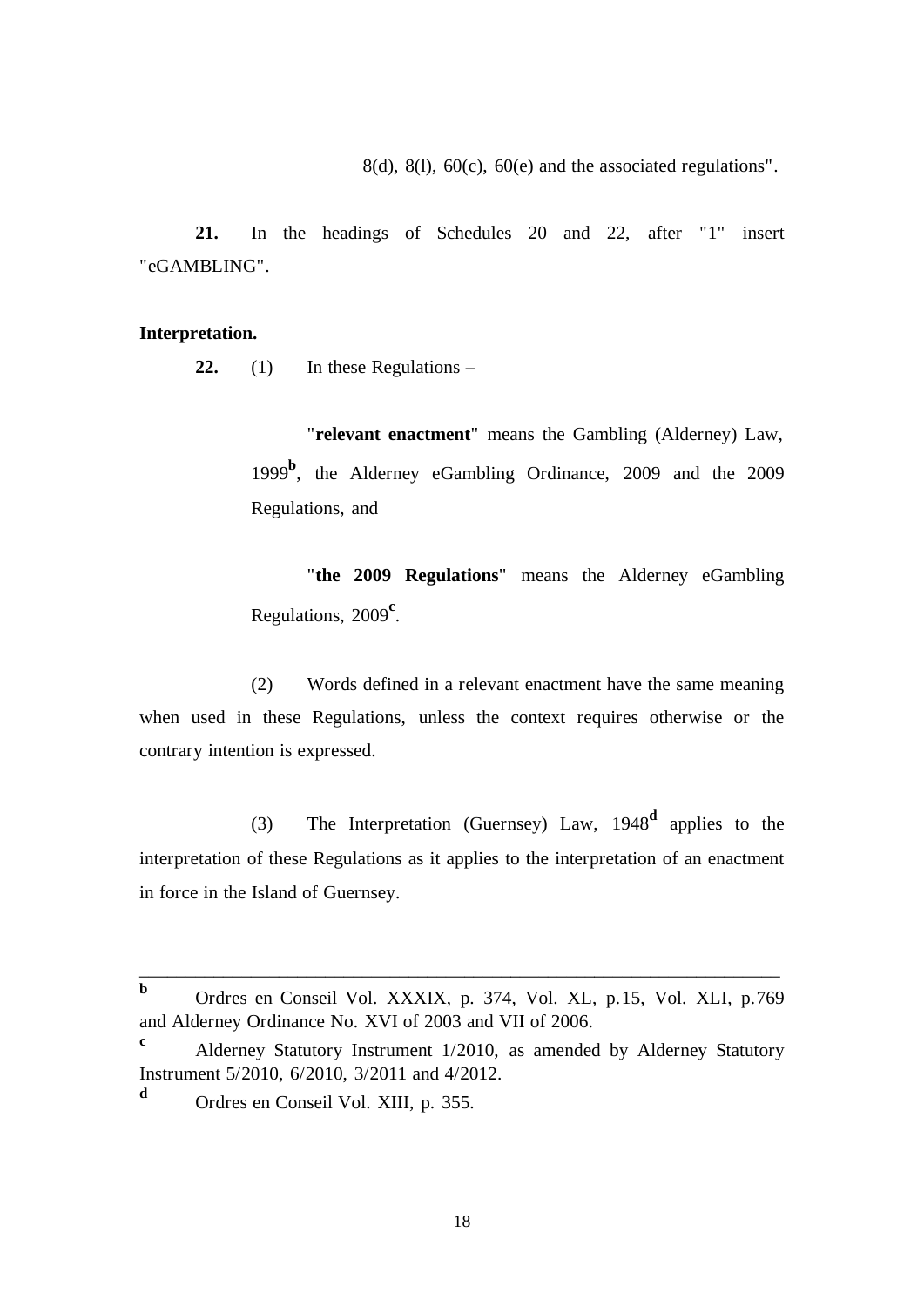(4) Any reference in these Regulations to an enactment is a reference thereto as from time to time amended, re-enacted (with or without modification), extended or applied.

## **Citation and commencement.**

**23.** These Regulations may be cited as the Alderney eGambling (Amendment) Regulations, 2013 and shall come into force on the  $15<sup>th</sup>$  May 2013.

Dated this  $1<sup>st</sup>$  day of May, 2013.

..............................................................................................

### ISABEL PICORNELL

Member of the Alderney Gambling Control Commission for and on behalf of the Commission.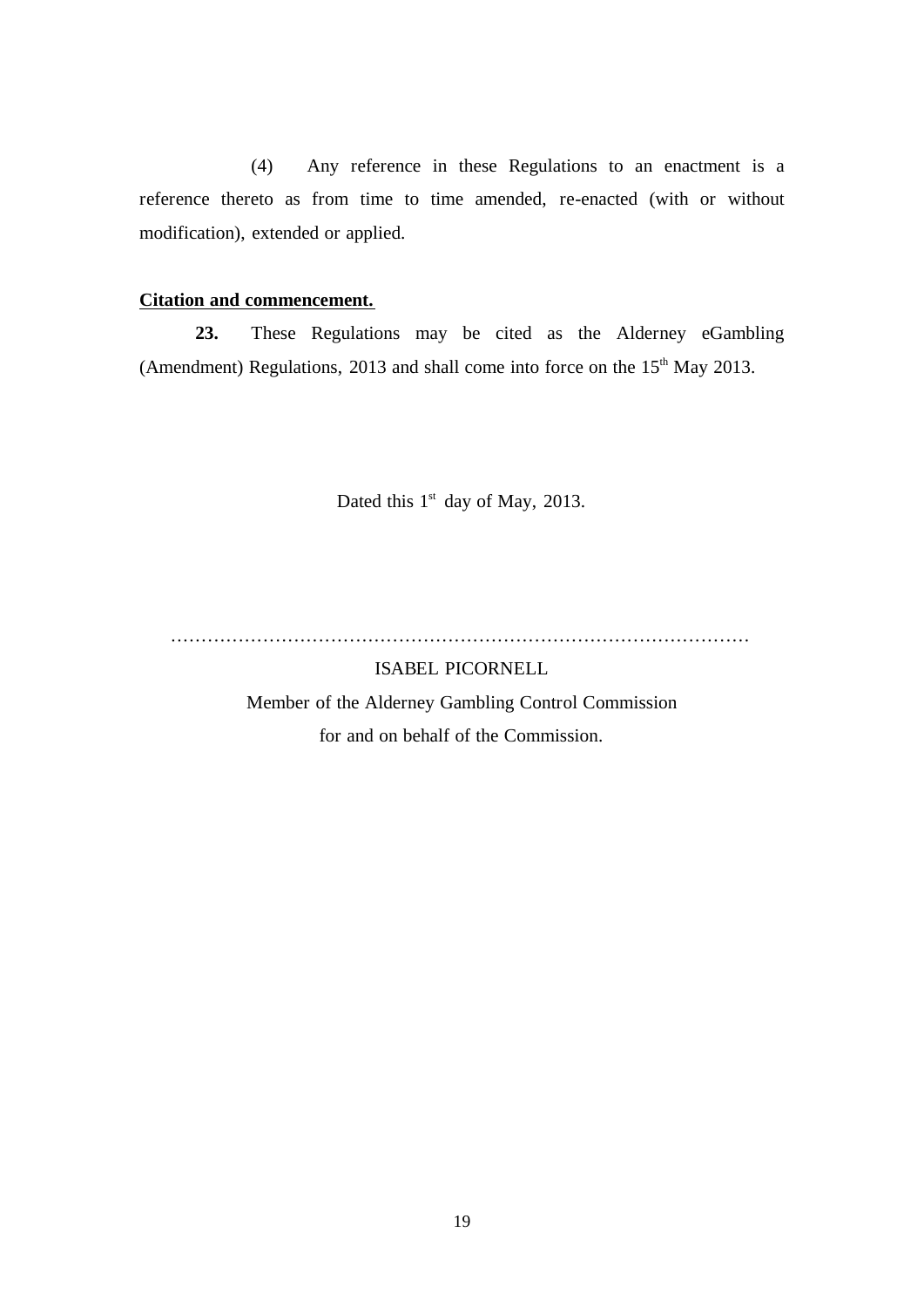### EXPLANATORY NOTE

(This note is not part of the Regulations)

These Regulations are made by the Alderney Gambling Control Commission under the Alderney eGambling Ordinance, 2009 and amend the Alderney eGambling Regulations, 2009, as amended ("**2009 Regulations**").

The principal purpose of these Amendment Regulations is to clarify and further strengthen existing, as well as introduce a small number of additional, anti money laundering and counter terrorist financing ("**AML/CFT**") requirements, and centralise and consolidate the majority of the AML/CFT regulatory framework in one location within the 2009 Regulations (i.e. Schedule 16) for ease of reference.

Regulations 2 to 5 make amendments to regulations 4, 6, 8 and 60 of the 2009 Regulations which relate to the general conditions attaching to eGambling licenses and foreign gambling associate certificates.

Regulation 6 amends regulation 175 of the 2009 Regulations in order to clarify the obligations relating to an eGambling licensee's or a foreign gambling associate certificate holder' s internal control system.

Regulation 7 deletes regulation 188(2) of the 2009 Regulations in light of the amendments to Schedule 16 (which incorporate the obligations which were previously set out in regulation 188(2)).

Regulation 8 amends regulation 227(4) of the 2009 Regulations to clarify this regulation' s existing relationship with paragraphs 2 and 4 of Schedule 16 to the 2009 Regulations.

Regulations 9 and 11 amend regulations 228 and 233 of the 2009 Regulations in order to specify money laundering offences for the purposes of section 24(5) of the Alderney eGambling Ordinance, 2009.

Regulation 10 amends regulation 230 in order to clarify that cash may not be accepted as funds for the purposes of that regulation.

Regulation 12 amends regulation 265(1) of the 2009 Regulations. A definition of "associated regulations" is added and the definition of "relevant employee" set out in is amended so that it includes any employees whose duties relate to eGambling whether or not they are directly employed by the eGambling licensee or foreign gambling associate certificate holder. Regulation 12 also amends the definition of "business risk assessment" so as to include products as well as services within the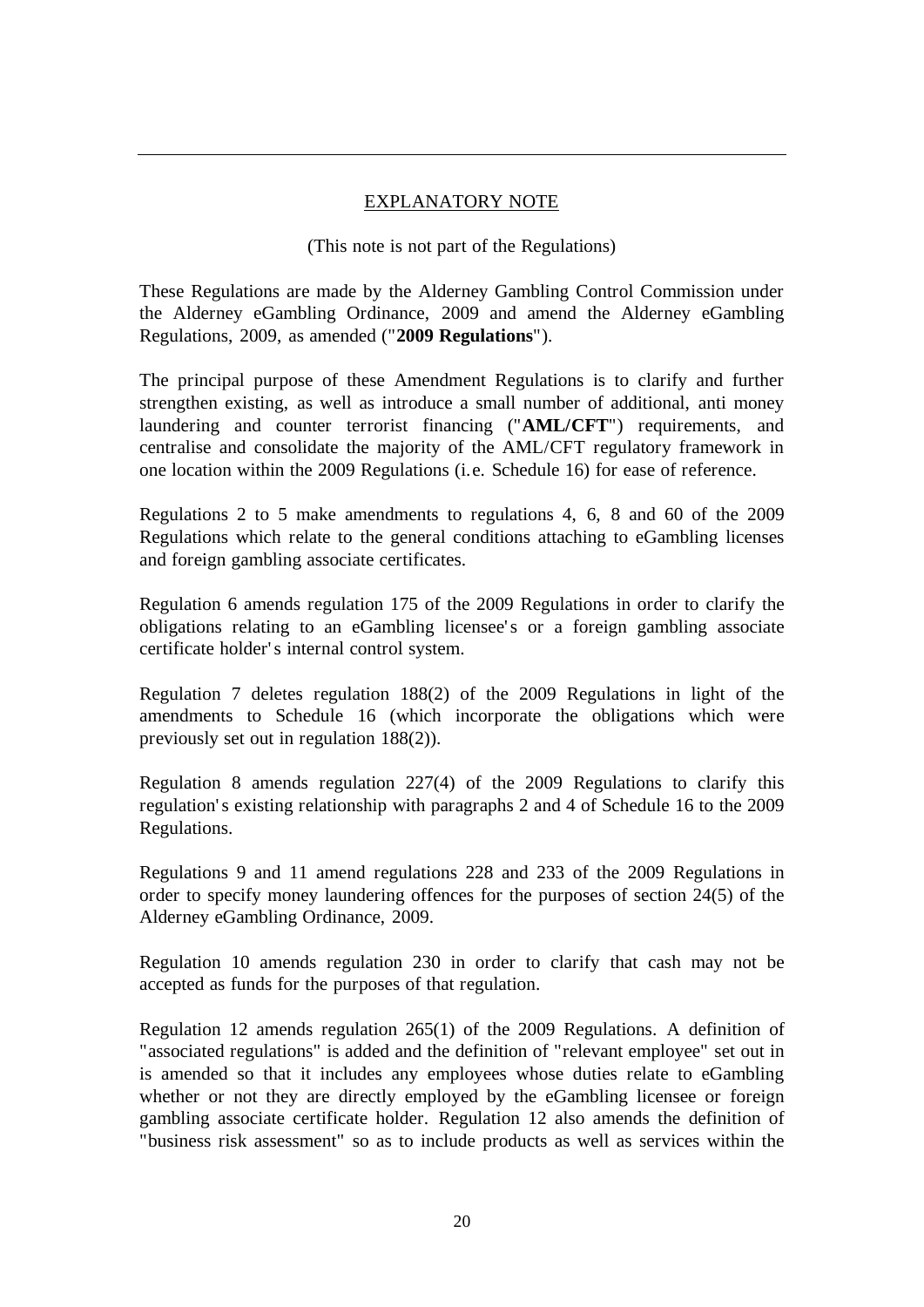ambit of any such assessment.

Regulation 13 amends paragraph 1 of Schedule 16 to the 2009 Regulations so that it includes the obligation to review business risk assessments (which was previously set out in regulation 188(2)).

Regulation 14 introduces a new paragraph 5A in Schedule 16 to the 2009 Regulations. Paragraph 5A sets out the requirements relating to a Category 1 eGambling licensee' s customer identification and verification systems.

Regulation 15 amends paragraph 6(4) of Schedule 16 to the 2009 Regulations so as to further clarify the requirements regarding the communication of findings by a Category 2 eGambling licensee or foreign gambling associate certificate holder to the MLRO of a Category 1 eGambling licensee.

Regulation 16 amends paragraph 7(1)(a) of Schedule 16 to the 2009 Regulations so as to include the obligation to appoint a money laundering reporting officer (which is also a pre-existing licence condition).

Regulation 17 amends paragraph  $8(1)(b)(vii)$  by clarifying that employees should receive comprehensive ongoing training in relation to the principal vulnerabilities of the products as well as the services offered by the eGambling licensee or the associate certificate holder.

Regulation 18 amends paragraph 9 of Schedule 16 to the 2009 Regulations. Paragraph 9(1) is amended so that the Financial Intelligence Service or an officer of police may, in addition to the Alderney Gambling Control Commission, extend the document retention period. Paragraph 9(3) is amended to clarify that an eGambling licensee or associate certificate holder must keep records of any findings which relate to the background and purpose of certain transactions set out in the 2009 Regulations.

Regulation 19 introduces a new paragraph 9A to Schedule 16 to the 2009 Regulations. Paragraph 9A sets out numerous anti money laundering and counter terrorist financing requirements which focus upon ensuring compliance, corporate responsibility and related requirements (the majority of which were previously set out in regulations 175 and 188(2)).

Regulations 20 and 21 correct some minor typographical errors in paragraph 11 of Schedule 16, and Schedules 20 and 22, to the 2009 Regulations. In addition regulation 20 amends paragraph 11(2) to clarify those provisions which an associate, foreign branch or subsidiary in a country or territory outside of Alderney must comply with.